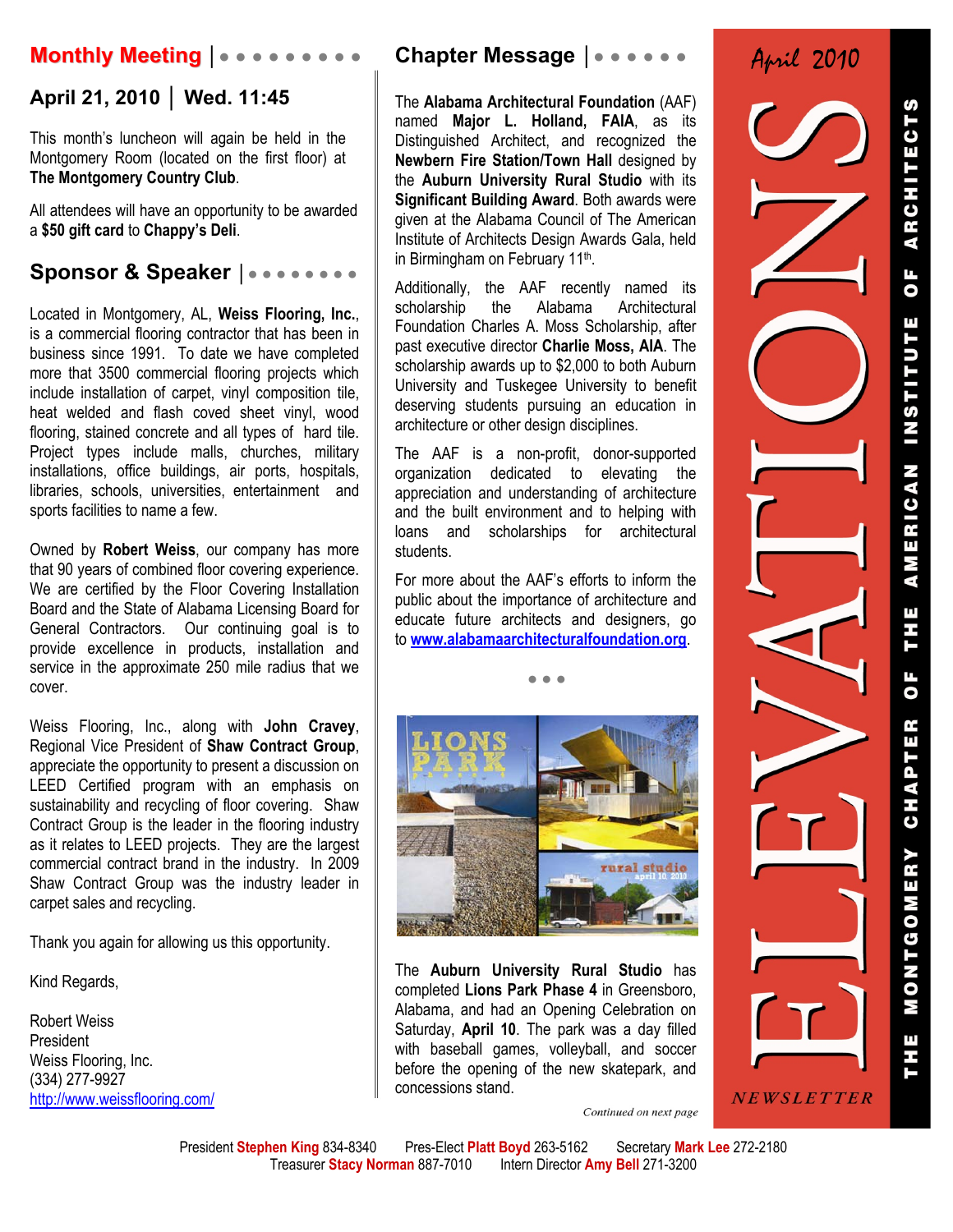### **February Meeting Recap |●●●●●●**



Speaker J.T. Walker of GAF Roofing

Having established a new tradition, April's meeting and luncheon was again held in the 'Montgomery Room' of the Montgomery Country Club. With **40** in attendance, Chapter President **Stephen King** opened the meeting by welcoming members, affiliates, sponsors, and guests.

Chapter Secretary **Mark Lee** then introduced our luncheon sponsor, long time supporter of Montgomery Chapter AIA **Christian Testing Laboratories**, who was represented by **Kevin Blake** and **Dave McKee**. Later in the luncheon Kevin concluded the meeting by drawing for a \$50 Wintzell's Oyster House gift card, which was awarded to **Carla Young**. Chapter President-Elect **Platt Boyd** presented the speaker, **J.T. Walker** of **GAF Roofing**, who presented the many available types of Commercial Roofing Systems, and spoke about their preferred applications and limitations.

With all April business concluded, we were adjourned by the President.

### Thank You | • • • • • • • • • • • • • • •

 $2/27/2010$ 

To members of montgomery chapter ATA: The family of Bill Pearson is geateful to the monigoning chapter AIA for their memorial gift to the aloboma architectural Foundation in his name. The Foundation's work was something he supported for many<br>years. Thank you for your interest years. Thank you for your time<br>and support. Sincerely,

### **Announcements │**● ● ● ● ● ● ● ● ● ● ● ●

The College of Architecture, Design and Construction at Auburn University will hold a memorial service to honor the legacy of **Professor DK Ruth, AIA**, on Friday afternoon, April 23 at 3:30 PM. The service will be held at the Jules Collins Museum of Fine Arts in Auburn. A reception will follow. An exhibition of DK's architectural work will be on display in the architecture gallery at Dudley Hall.

All members of the Alabama Council are invited to attend.

● ● ●

*Mark your calendar:* On **June 25th** we will descend on the **Robert Trent Jones Capital Hill course in Prattville** for the 20th annual Auburn University College of Architecture, Design, and Construction benefit golf tournament. We will start the day with continuing education classes followed by lunch sponsored by Montgomery Chapter AIA complete with a guest speaker. Then it will be off to the links! The day will finish up with an awards ceremony immediately following the golf. Entry forms will be sent out soon but call Richard Meinert 334-745-0074 or Eddie Eiland 334-269-4080 if you have any questions. **Look forward to seeing you June 25 in Prattville !**

● ● ●

*In the works*: Montgomery Chapter AIA is planning a field trip and architectural tour of the soon to be completed **Auburn Arena** on the campus of **Auburn University**, tentatively scheduled for July. Stay tuned for updates!

● ● ●

Preparations for the Montgomery Chapter AIA's 13<sup>th</sup> annual **Draw Montgomery Art Competition** continue for 2010. The competition is a juried art exhibition open to all students of the river region that are enrolled in the  $7<sup>th</sup>$  through  $12<sup>th</sup>$ grades. This year the competition has been expanded to offer participation to Auburn area schools also. Packets have been sent out to schools, and the judging is scheduled to occur April 29th, followed by the Awards Ceremony to be held May 11<sup>th</sup>. For additional information, or to get involved, please contact **Stacy Norman**, Treasurer at 334.887.7010.

Submit your upcoming events, announcements, acknowledgements, editorial copy, creative content, or drawings and photographs for publishing in the next newsletter. Email all content to secretary@aiamontgomery.org